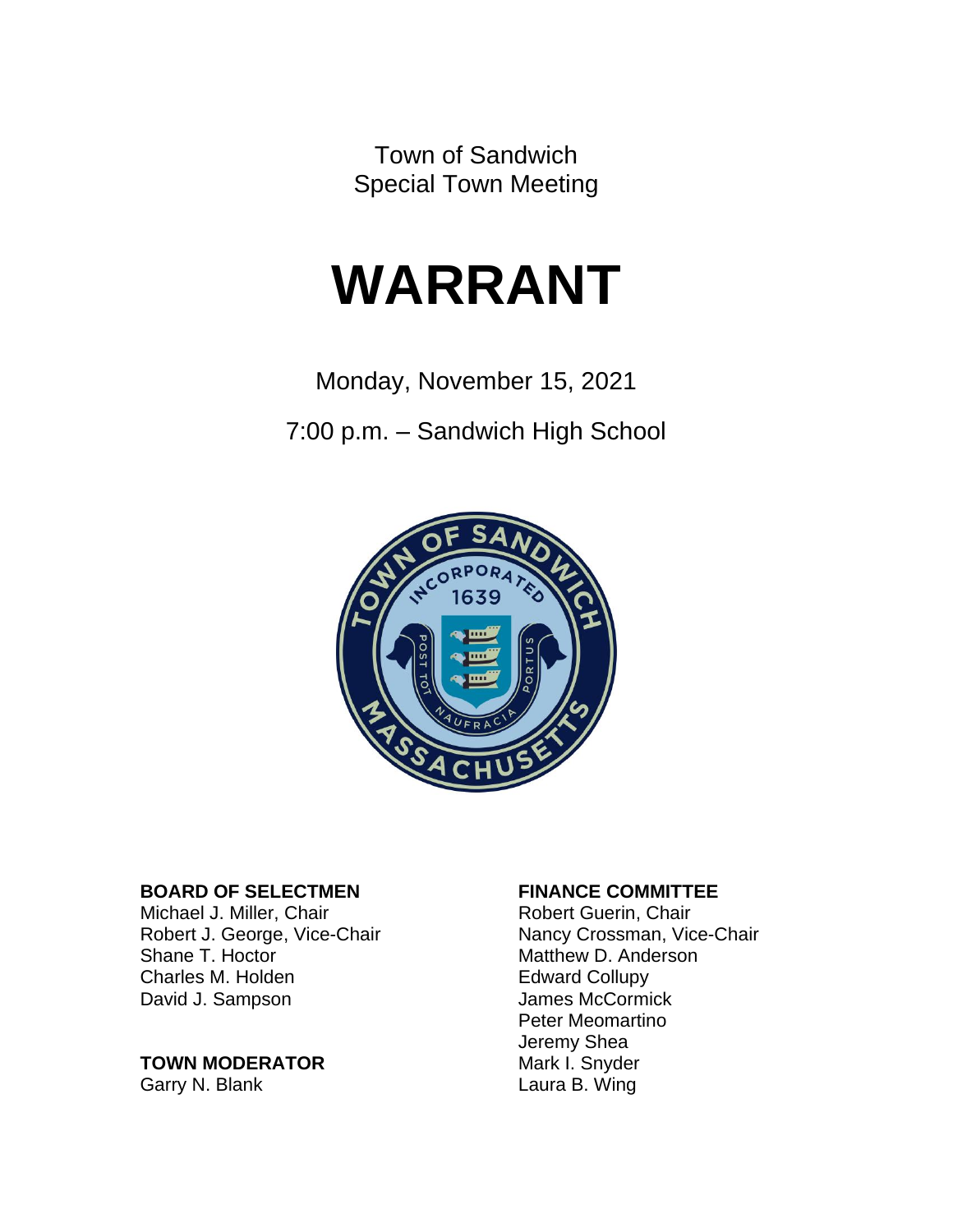#### **INDEX OF WARRANT ARTICLES**

#### **November 15, 2021 Special Town Meeting**

- 1. Capital Budget Appropriations (p. 3)
- 2. Acquisition of Temporary Construction Easements for Service Road Shared Use Path Project (p. 4)
- 3. CPA Project: Decrease Prior Appropriation for Meiggs-Backus Road Property Purchase, Acceptance of Deed Restriction, & Grant of Conservation Restriction (p. 5)
- 4. Town Bylaw Amendment: Chapter 9, Boat Operations & Use of Waterways, Section 9.04, Horsepower (p. 5)
- 5. Town Bylaw Amendment: Chapter 4, Public Health, Section 4.00, Illegal Dumping (p. 6)
- 6. Zoning Amendment: Article II, Section 2220, Allow Motor Vehicle Rental Establishment in B2 Zoning District by Special Permit (p. 7)
- 7. Zoning Amendment: Definitions, Delete Height Illustration (p. 7)
- 8. Petition: Delete Chapter 1.05, Part 2, of the Town Bylaws, Single Use Plastic Bottles: Commercial Ban (p. 8)

**NOTE**: Petition articles have been printed as submitted and may contain typographic and other errors.

#### **Reference Material**:

- 1. Article 1 Estimated FY'22 General Fund Revenues & Expenses (p. 11)
- 2. A Glossary of Commonly Used Terms (p. 12)
- 3. Table of Basic Points of Motions (p. 15)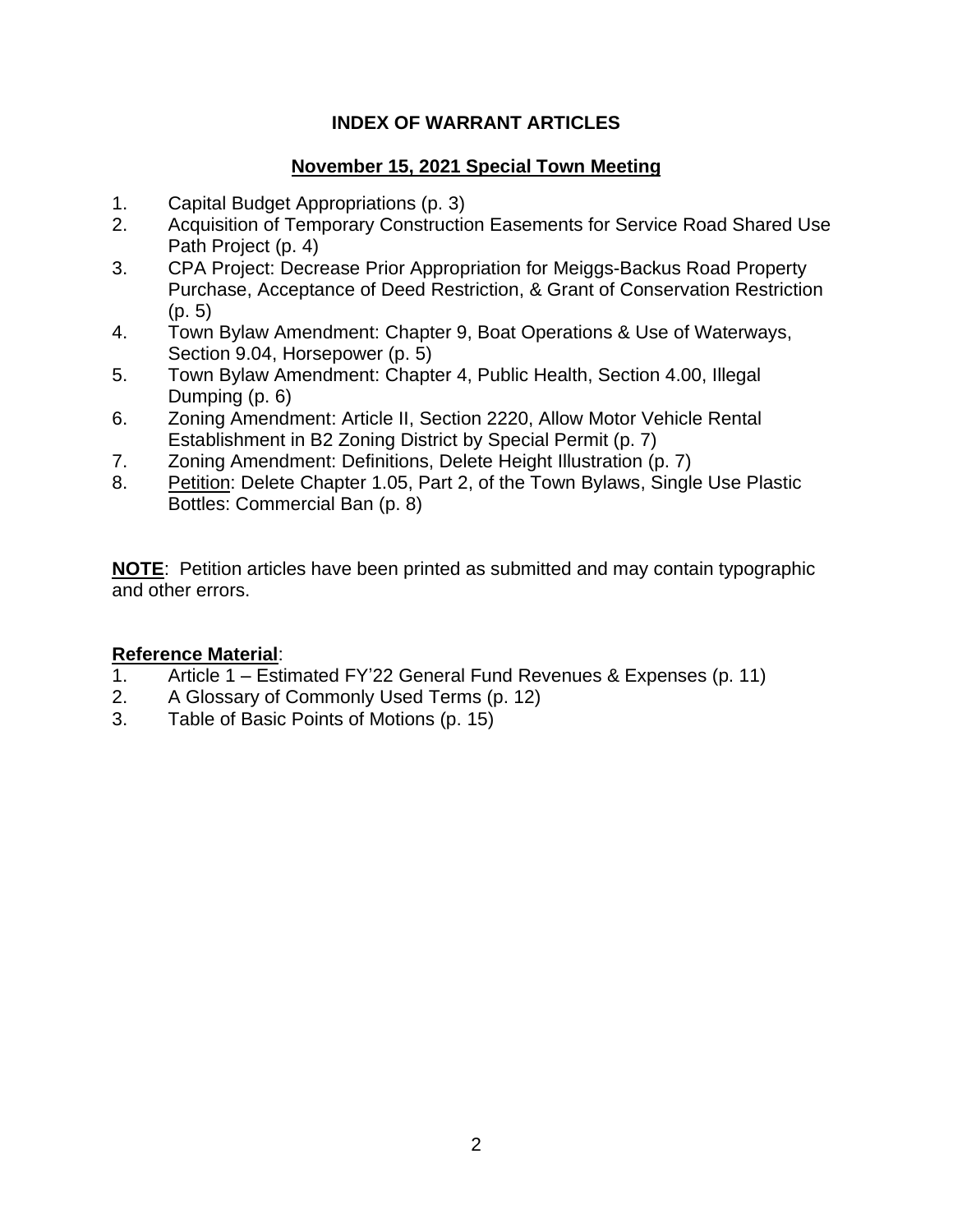#### **TOWN OF SANDWICH 2021 SPECIAL TOWN MEETING November 15, 2021**

#### **Warrant**

Barnstable, ss.

To the Constables of the Town of Sandwich, in the County of Barnstable,

#### GREETINGS:

In the name of the Commonwealth of Massachusetts you are hereby directed to notify and warn the inhabitants of the Town of Sandwich qualified to vote in elections and Town affairs to meet at the Sandwich High School, 365 Quaker Meetinghouse Road, in East Sandwich on

#### **Monday, November 15, 2021, at 7:00 p.m.,**

then and there to act on the following articles.

#### **ARTICLE 1**

To see if the Town will vote to hear the report of the Capital Improvement Planning Committee, and further, to raise and appropriate or transfer from available funds the sum of \$1,057,690.00, or any other amount, to be expended under the direction of the Board of Selectmen, for the purpose of purchasing and repairing equipment, vehicles, and buildings, and providing related services in accordance with the following list:

| <b>Capital &amp; Expense List</b>                             | <b>Amount</b> |
|---------------------------------------------------------------|---------------|
| Department of Public Works - Utility Pickup Replacement       | 50,000        |
| Department of Public Works - Sanitation - Roll Off Containers | 60,000        |
| Department of Public Works – Sanitation – Improvements        | 40,000        |
| Department of Public Works - Engineering - Pickup Replacement | 34,420        |
| Police Department - Equipment Improvements                    | 65,000        |
| Fire Department - Ambulance Replacement                       | 280,000       |
| Recreation Department - Beach Program Improvements            | 55,000        |
| Facilities Department - Building Repairs & Improvements       | 65,000        |
| Marina – Repairs & Improvements                               | 220,000       |
| Natural Resources - Animal Control Vehicle Improvements       | 8,270         |
| Natural Resources - Pickup Replacement                        | 40,000        |
| <b>Town Parking Lot Improvements</b>                          | 65,000        |
| School Department - Building Repairs & Improvements           | 75,000        |
| <b>Capital &amp; Expense List Total</b>                       | 1,057,690     |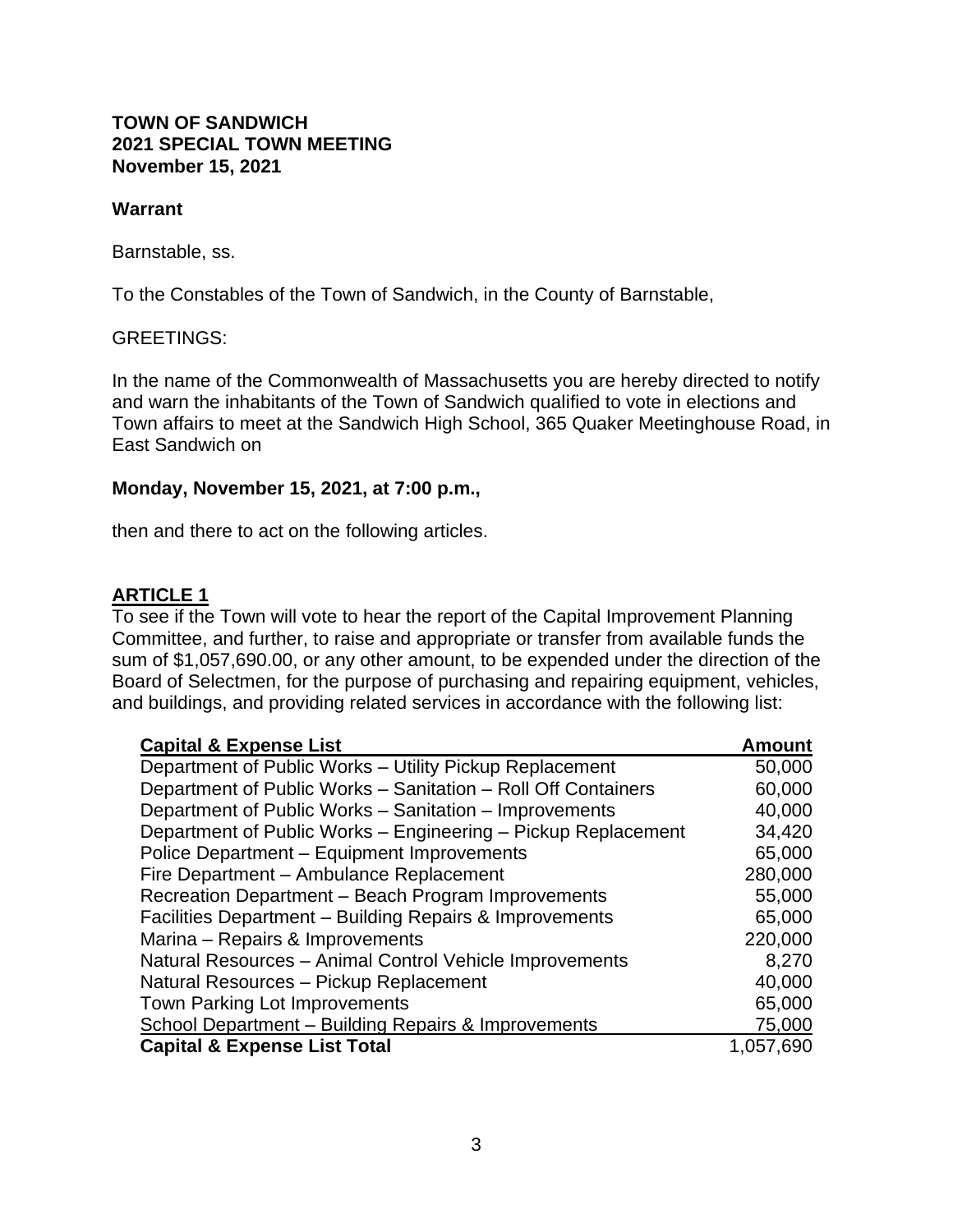| Ambulance Fund Transfer                           | $-280,000$ |
|---------------------------------------------------|------------|
| Marina Enterprise Fund Retained Earnings Transfer | $-220,000$ |
| <b>Net Appropriation</b>                          | 557,690    |

or take any other action relative thereto.

#### **Recommended by the Board of Selectmen and Finance Committee.**

#### **ARTICLE 2**

To see if the Town will vote to (a) authorize the Board of Selectmen to acquire by purchase, gift or eminent domain, the fee to and/or permanent and/or temporary easements and/or other real property interests, for purposes of establishing, constructing, operating and maintaining a shared use path for non-motorized transportation, open space and recreation purposes and for all other purposes for which shared use paths are now or hereafter may be used in the Commonwealth, including without limitation, for the construction, installation, maintenance, improvement, repair, replacement and/or relocation of rights of way, sidewalks, drainage, utilities, driveways, guardrails, slopes, grading, rounding, landscaping, parking areas and other appurtenances and/or facilities, to enable the Town to undertake the Service Road Shared Use Path Project, and for any and all purposes incidental or related thereto, in, on, over, across, under and along all or any portion of the certain parcels of land located on or near Service Road and Round Hill Road and approximately shown on a plan entitled "Massachusetts Department of Transportation Highway Division, Plan and Profile of Service Road Shared Use Path in the Town of Sandwich, Barnstable County, Preliminary Right of Way," dated September 27, 2021, prepared by Vanasse Hangen Brustlin, Inc., a copy of which is on file with the Town Clerk, and as may be amended and/or incorporated into an easement plan(s); and (b) transfer the care, custody and control of a portion or portions of the Town-owned property or properties shown on the aforesaid plan from the board having custody of the same for the purposes for which such properties are currently held to the Board of Selectmen for roadway purposes and for purposes of a shared use path and purposes incidental to the use thereof, and further to dedicate said portions of the Town-owned properties to the foregoing purposes; and (c) raise and appropriate, transfer from available funds and/or borrow a sum of money in support of the foregoing project and any and all costs incidental or related thereto, including but not limited to the cost of any easement acquisitions, appraisals and survey; and further (d) authorize the Board of Selectmen to enter into all agreements and take any and all actions as may be necessary or appropriate to effectuate the foregoing purposes, or take any action relative thereto.

#### **Recommended by the Board of Selectmen.**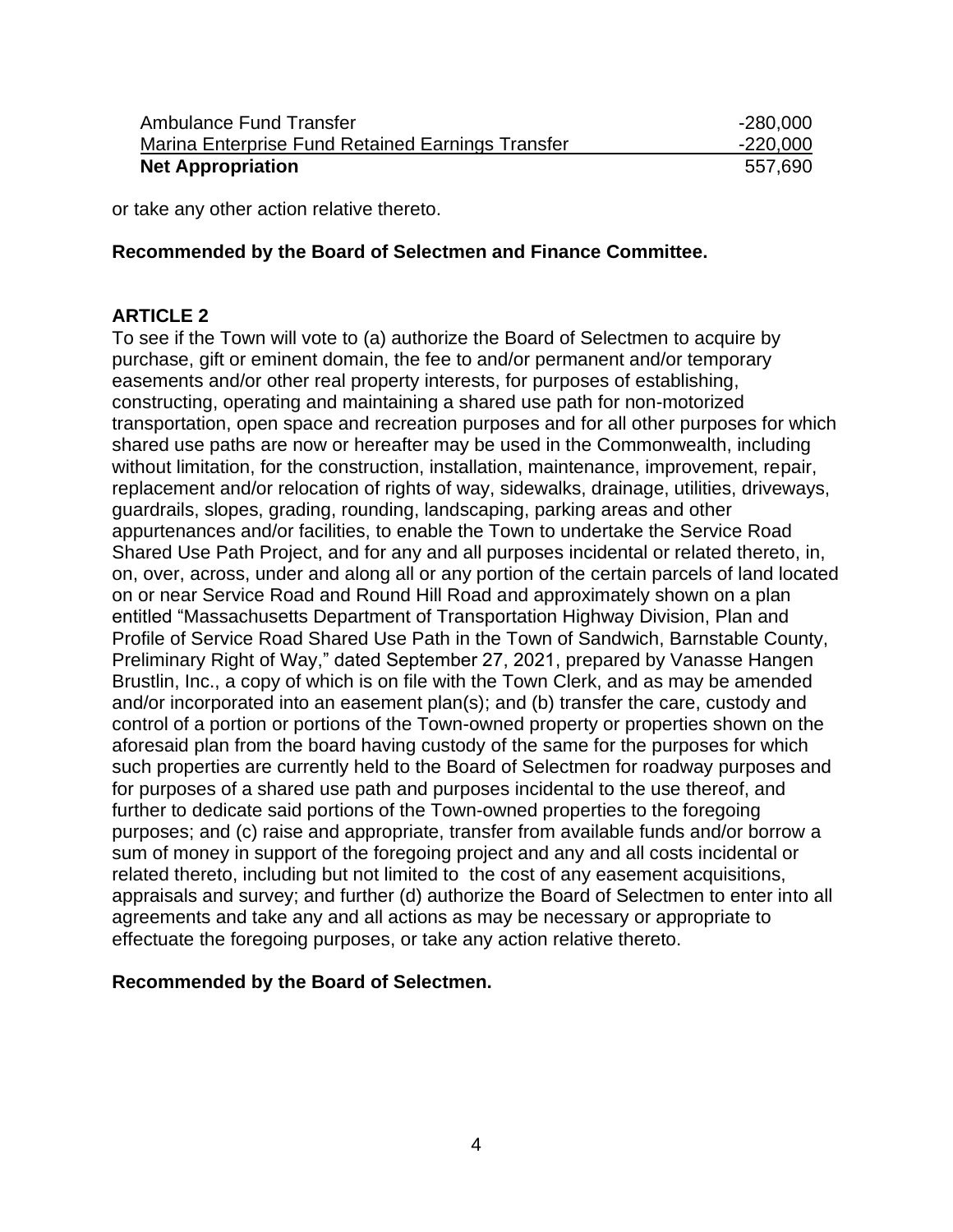#### **ARTICLE 3**

To see if the Town will vote to decrease the \$455,000.00 appropriation made at the May 3, 2021 Annual Town Meeting under Article 17 for the purchase of two parcels of land off Meiggs-Backus Road shown on Assessor's Map 4 as Parcels 11 and 39, containing approximately 21.6 acres, from the Community Preservation Fund undesignated fund balance by \$226,387.50, with said decrease being transferred to the undesignated fund balance due to the award of a grant from the Commonwealth of Massachusetts' Drinking Water Supply Grant Program;

#### **And further**,

to see if the Town will vote to accept a deed restriction on said parcels as a condition of the Commonwealth's Drinking Water Supply Protection Grant Program which states:

(i) This property is acquired for water supply protection pursuant to Massachusetts General Laws Chapter 40, Sections 39B, 41 and 15B, and Article 97 of the Amendments to the Massachusetts Constitution and is under the control of the Conservation Commission of the Town of Sandwich, subject to the Conservation Restriction held by the Centerville-Osterville-Marstons Mills Fire District and the Barnstable Land Trust, Inc.; and,

(ii) Massachusetts Department of Environmental Protection approval is required before any portion of this property can be transferred to a different ownership or control, or before the property can be changed to a different use.

#### **And further**,

to authorize the Town of Sandwich Conservation Commission to grant a conservation restriction on said parcels of land pursuant to Massachusetts General Laws Chapter 184, Section 31-33;

or take any action relative thereto.

#### **Recommended by the Board of Selectmen and Finance Committee.**

#### **ARTICLE 4**

To see if the Town will vote to amend the Town of Sandwich Bylaws, Chapter 9, Boat Operations and Use of Waterways, Section 9.04, Horsepower, and Section 9.05, Operation, by inserting the words highlighted in red and deleting the words highlighted in strikethrough as written below, or take any action relative thereto.

#### **Section 9.05: Horsepower**

4) There shall be no horsepower limitation on Peters Pond.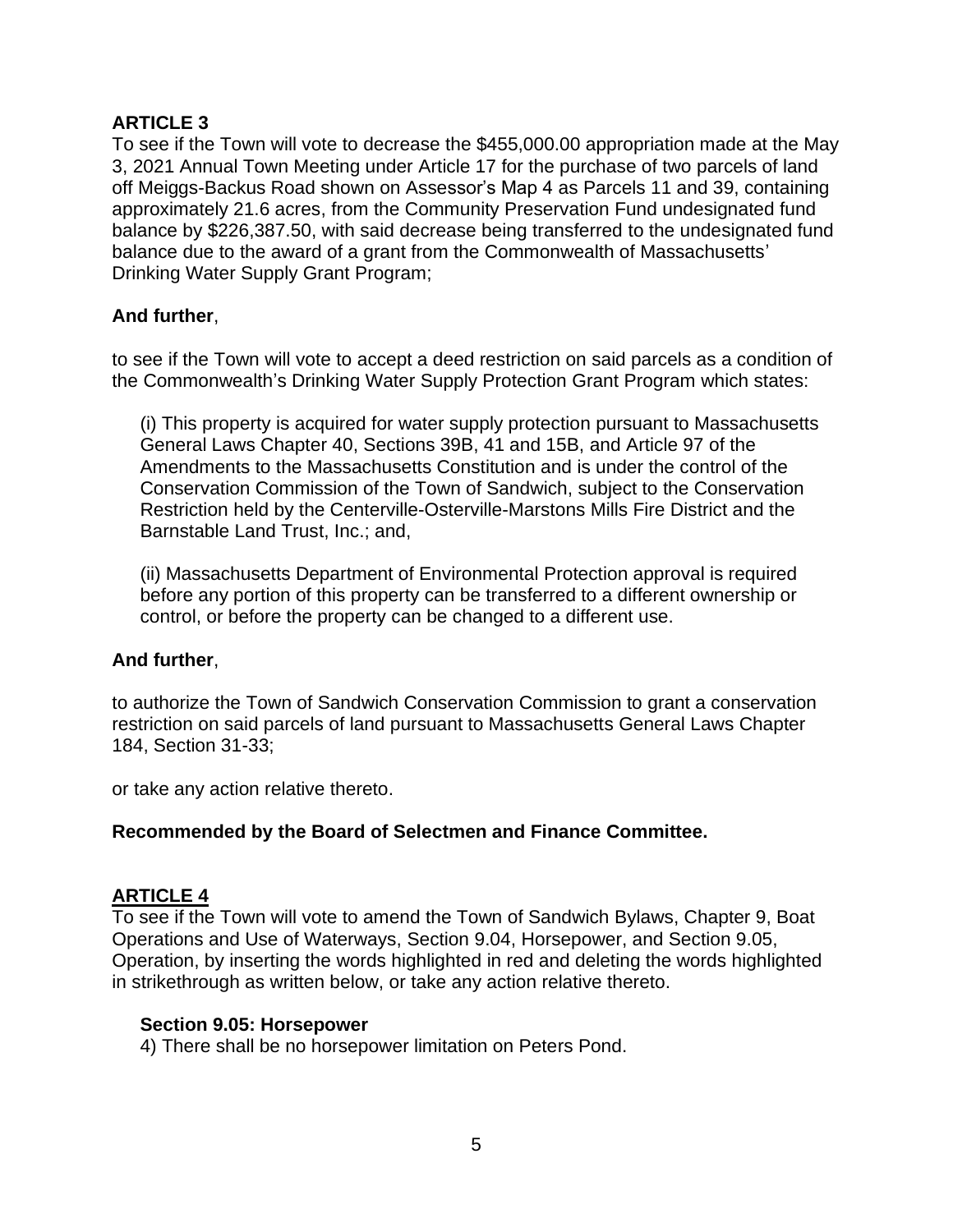a) The use of Personal Watercrafts, including jet-ski watercraft, surf jet watercrafts, and wet bike watercrafts is prohibited on Peters Pond.

#### **Section 9.05: Operation**

1) Vessels shall not be operated on any pond at greater than headway speed and create no wake - wash, between the hours of sunset to sunrise.

2) No vessel shall be operated at any time on any pond in an overloaded condition.

3) Motorboats and Personal Watercraft shall not be operated within a shoreline safety zone except for the purpose of launching or retrieving such vessel provided they remain outside of the designated swimming area(s), and operate at headway speed, only within the shoreline safety zone.

4) Personal Watercraft operation is prohibited on Peters Pond, after the hour of 7:00 PM or after sunset, whichever occurs first, and before sunrise, daily.

5) Personal Watercraft operation is prohibited on Peters Pond, when vision is unduly restricted by weather.

#### **Recommended by the Board of Selectmen.**

#### **ARTICLE 5**

To see if the Town will vote to amend the Town of Sandwich Bylaws, Chapter 4, Public Heath, Section 4.00, Illegal Dumping, Part 1, by inserting the words highlighted in red and deleting the words highlighted in strikethrough as written below, or take any action relative thereto.

Part 1: It shall be unlawful to throw, place, drop, sweep into, deposit, discharge, or leave on any street, drainage system, Town-owned property, conservation land, or other public property any litter or pollutant including, but not limited to: rubbish; garbage; tires, abandoned vehicles; construction materials; stumps; brush; tree limbs; hedge and grass trimmings; noxious, chemical, hazardous, or dangerous refuse; any pollutant as defined by the General Permit for Stormwater Discharges from Small Municipal Storm Sewer Systems issued jointly by the U.S. Environmental Protection Agency and the Massachusetts Department of Environmental Protection; or any other offensive substance or waste. There shall be no exception, other than duly authorized deposit(s) at the Solid Waste Transfer Station or Septage Lagoon in conformance with the rules and regulations thereof.

#### **Recommended by the Board of Selectmen.**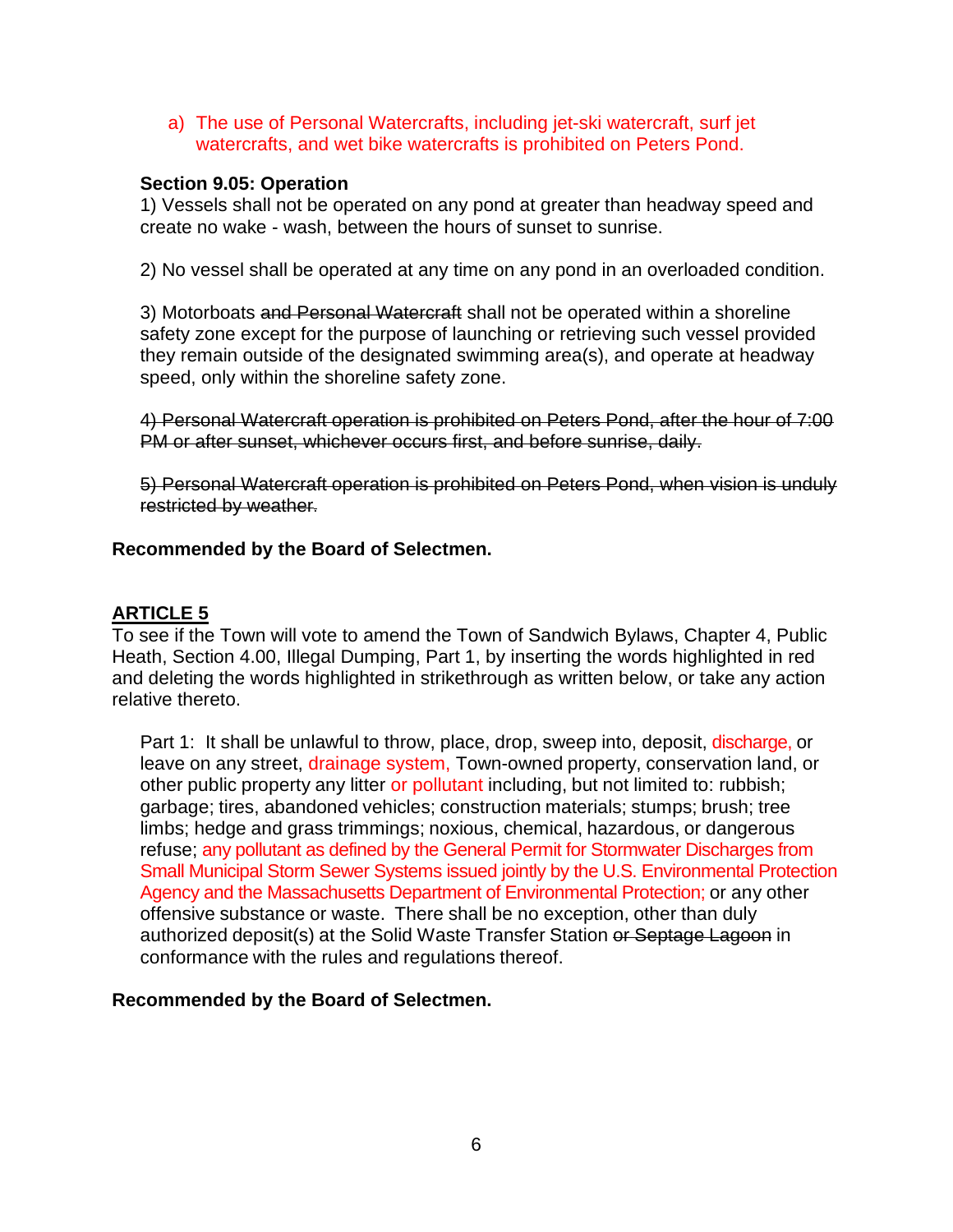#### **ARTICLE 6**

To see if the Town will vote to amend the Sandwich Protective Zoning By-laws, Article II, Section 2220, Use Regulation Schedule, Accessory Uses, by allowing Motor Vehicle Rental Establishment with a special permit in the B2 zoning district, by inserting the words highlighted in red and deleting the words highlighted in strikethrough as written below, or take any action relative thereto.

Motor Vehicle Rental Establishment Use:

|  | $(2,3)$ $(2,3)$ | R-1 R-2 VIL BL-1 B-2 FLEX IND MAR RDG S | (2,3) |  | GD |
|--|-----------------|-----------------------------------------|-------|--|----|
|  |                 | N N N N <del>N</del> S N N N N N N      |       |  |    |

*(2/3 Vote Required)*

**Recommended by the Planning Board.**

#### **ARTICLE 7**

To see if the Town will vote to amend the Sandwich Protective Zoning By-laws, Definitions, Height, by deleting the illustration depicting building height, as shown below, or take any action relative thereto.

**HEIGHT** - The vertical distance from the mean existing grade at the front line of the building to the highest point of the roof for flat or shed roofs, to the deck line for mansard roofs and to the ridge for gable, hip and gambrel roofs; except for those buildings that are required to be placed on elevated foundations, specific to Federal and/or State flood elevation requirements, adjacent to the shoreline and/or within those areas designated by FEMA to be part of an A or V Zone, where the vertical distance would be measured from the top of the Federal and/or State required elevated foundation to the highest point of the roof for flat or shed roofs, to the deck line for mansard roofs and to the ridge for gable, hip and gambrel roofs Not included are spires, cupolas, TV antennae and other parts of structures, which do not enclose potentially habitable floor space.



*(2/3 Vote Required)*

**Recommended by the Planning Board.**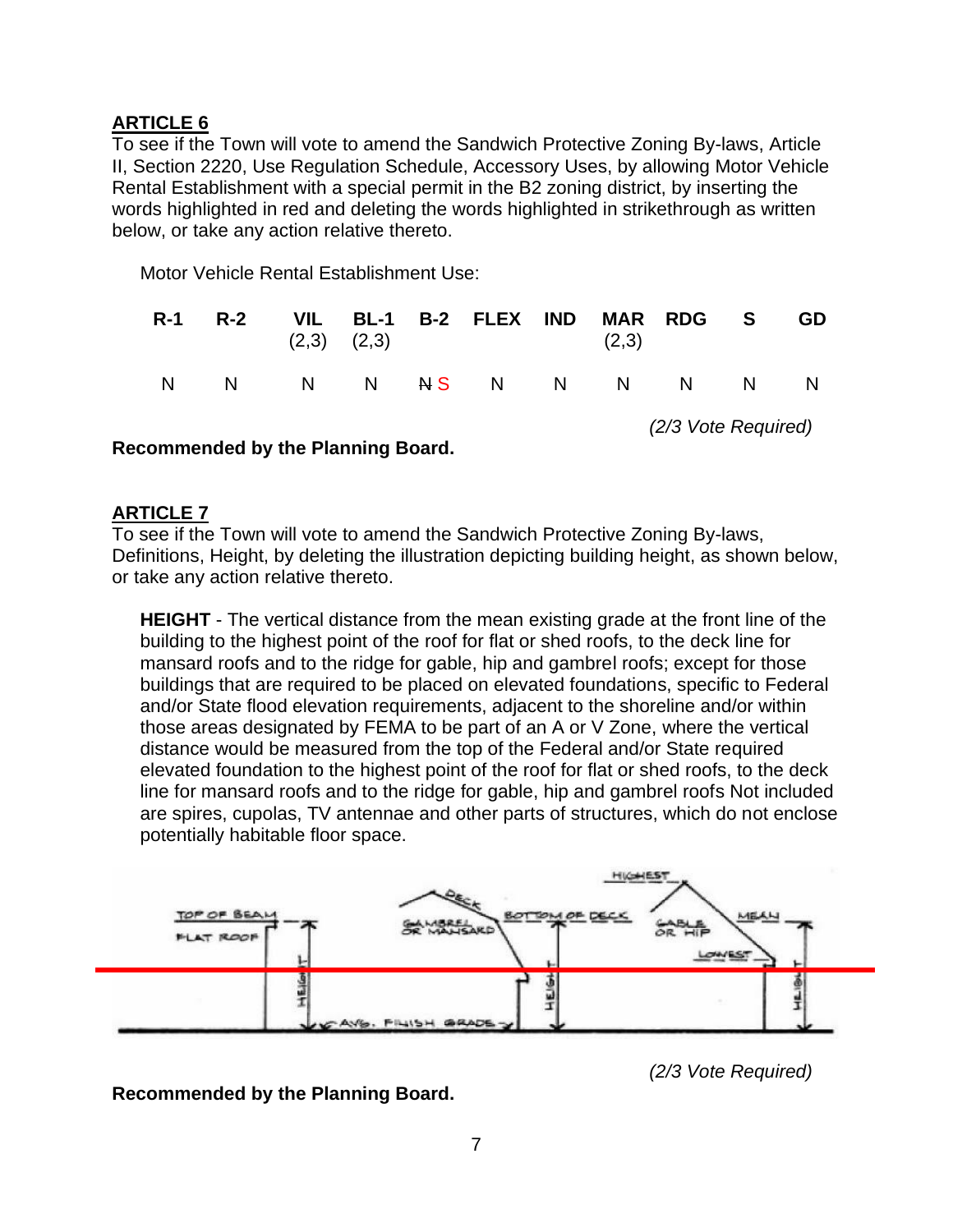#### **ARTICLE 8**

#### **We the undersigned voters in the Town of Sandwich in accordance with the Bylaws, Chapter 1, Section 1.05, Part 2, request the Board of Selectmen place the following Article on the Warrant for the next Special Town Meeting.**

To see if the Town will vote to amend the Town of Sandwich By-laws Chapter4, Section 4.08 – Single Use Plastic Bottles: Commercial Ban, by striking it in its entirety.

*(Submitted by Petition)*

#### **No Recommendation Required.**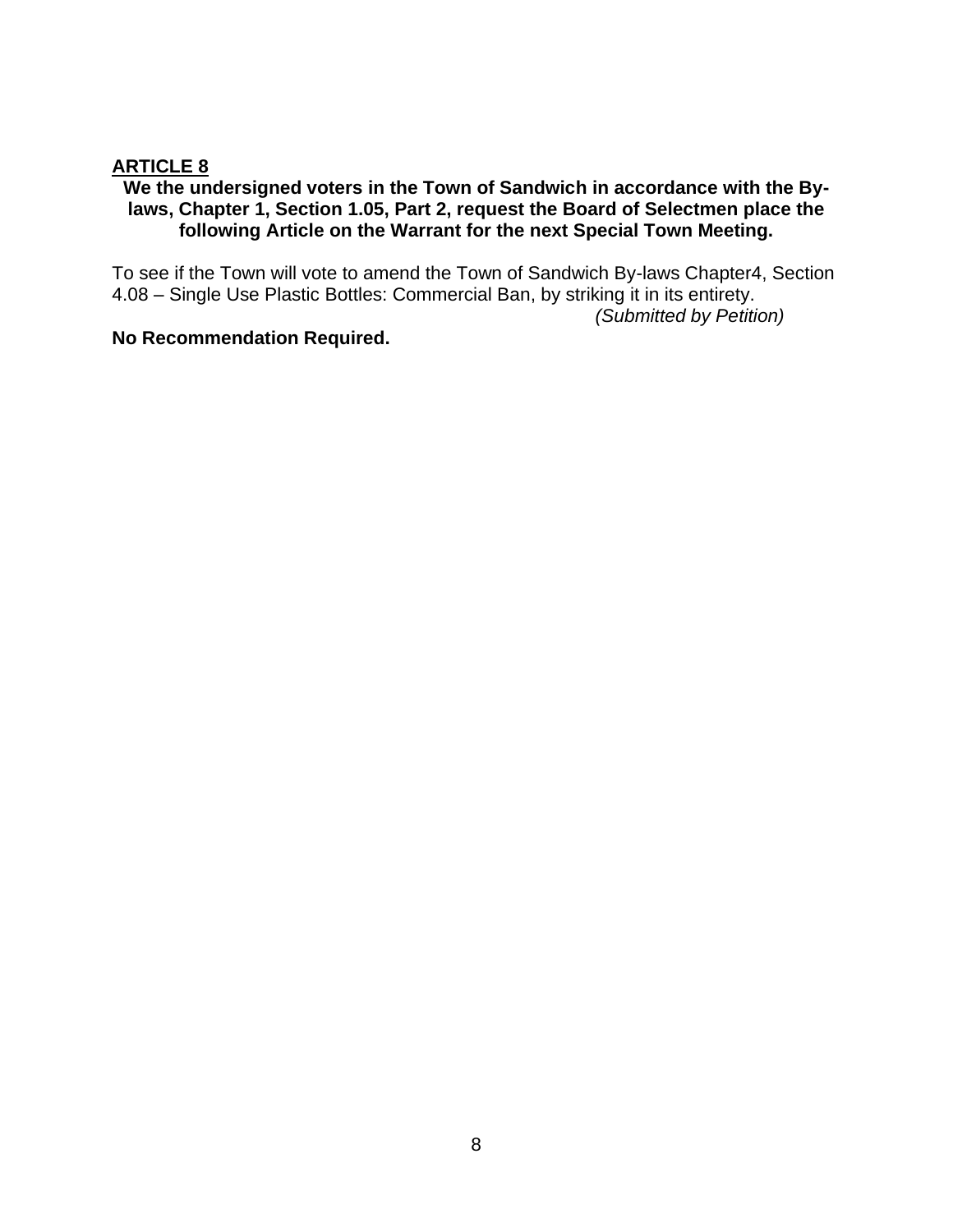And you are hereby directed to serve this Warrant by posting attested copies thereof, one at the Town Hall, and one at each of the Post Offices in Sandwich, the last posting to be at least fourteen days prior to the time of holding said meeting,

given under our hands this 28th Day of October, 2021.

mul TM.

Michael J. Miller, Chairman

Robert J. George, Vice Chairman

Shane T. Hoctor

Charles M. Holden

 $n_{\lambda}$ 

David J. Sampson

#### **SANDWICH BOARD OF SELECTMEN**

I hereby certify that I have posted attested copies of this warrant at Sandwich Town Hall, Town Hall Annex, Sandwich Post Office, East Sandwich Post Office and Forestdale Post Office, all located within the Town of Sandwich, on

Constable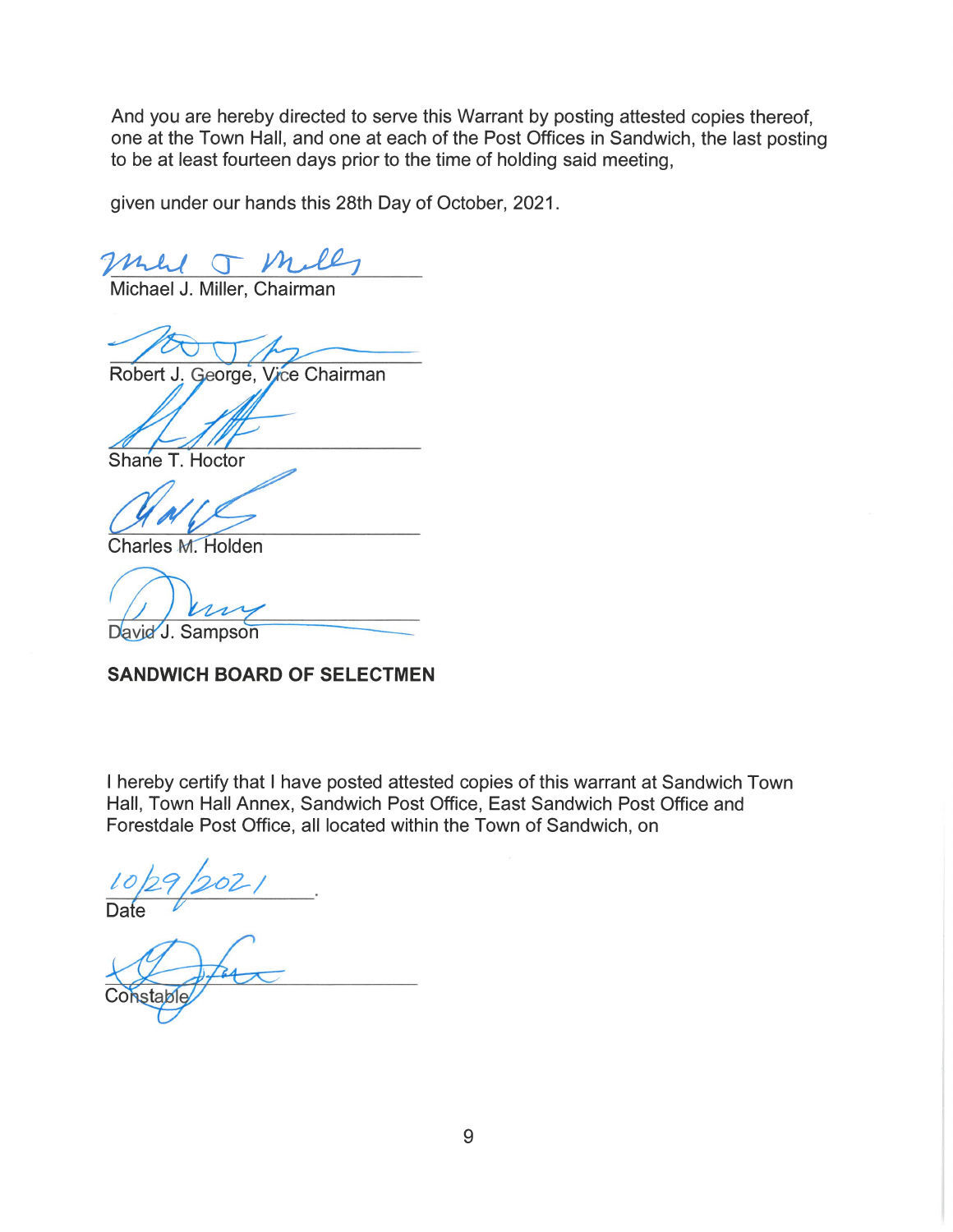## Reference Material

(**NOTE**: Reference material is provided for informational purposes only.)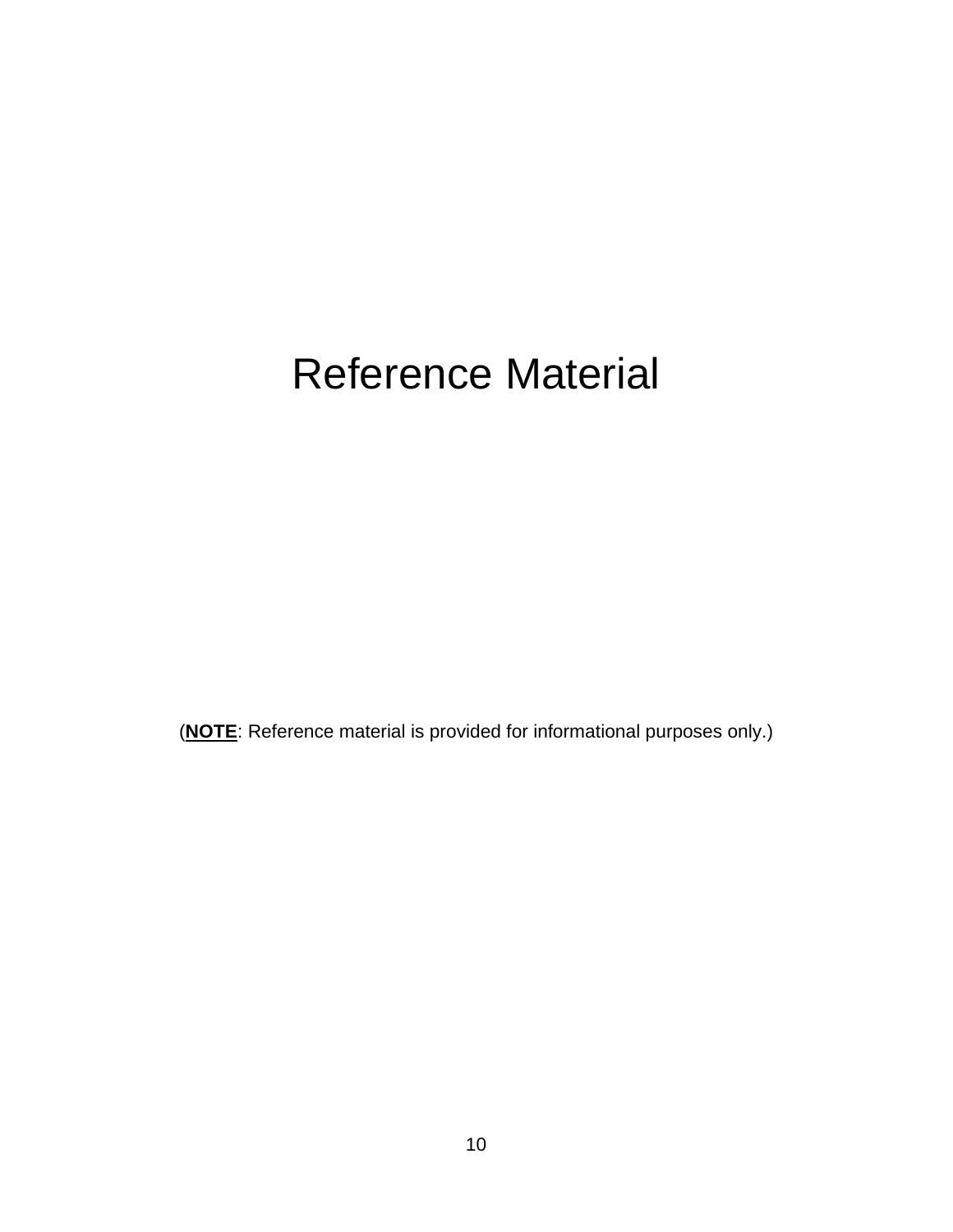## **ARTICLE 1 – FY'22 ESTIMATED GENERAL FUND REVENUES & EXPENSES**

| FY'22 Tax Levy:                         |              |            | <b>ReCap Sheet Items:</b>              |            |
|-----------------------------------------|--------------|------------|----------------------------------------|------------|
| FY'21 Levy Limit                        | 68,530,415   |            | State Assess: Tuition Assess (-1.52%)  | 4,307,206  |
| 2.5% Increase                           | 1,713,260    |            | State Assess: All Other (6.35%)        | 707,284    |
| Est. New Growth                         | 500,000      |            | Abatements / Overlay                   | 550,000    |
| Excess Levy Reserve Est.                | $-3,000,000$ |            | FY'21 Snow & Ice Deficit               | 0          |
| Overrides / Exclusions                  |              |            |                                        |            |
| County Assess. Outside 2.5: CCC         | 195,606      |            | Town Meeting Items:                    |            |
| Exempt Debt: GF Outside Prop. 2.5       | 2,730,529    | 70,669,810 | Group Health Insurance (0.00%)         | 11,500,000 |
|                                         |              |            | County Retirement Assess. (22.32%)     | 4,611,333  |
| Other Revenue:                          |              |            | Property & Liability Insurance (7.50%) | 1,343,750  |
| Mass. School Building Authority Funds   | 0            |            | Medicare (4.00%)                       | 703,040    |
| State Aid: Discretionary (1.17%)        | 2,391,226    |            | GF Sanitation Ent. Fund Approp.        | 60,500     |
| State Ch. 70 Aid: School (1.04%)        | 7,226,188    |            | Unemployment Account                   | 200,000    |
| Est. Local Receipts                     | 5,000,000    |            | <b>OPEB Trust Fund</b>                 | 100,000    |
| Free Cash Certification (-STM Capital)  | 3,377,909    |            | Exempt Debt: GF Outside Prop. 2.5      | 2,730,529  |
| Overlay Release                         |              |            | Non-Exempt Debt: GF Inside Prop. 2.5   | 1,274,880  |
| <b>Transfer from Stabilization Fund</b> |              | 17,995,323 | <b>Borrowing Expenses</b>              | 100,000    |
|                                         |              |            | Reserve Fund                           | 500,000    |
| <b>Total Estimated Revenues</b>         |              | 88,665,133 | Capital Budget - ATM - Net             | 450,000    |

| <b>Stabilization Fund &amp; OPEB Trust Fund Balances:</b> |           |                      |  |  |  |  |
|-----------------------------------------------------------|-----------|----------------------|--|--|--|--|
|                                                           |           | Stab. Fund OPEB Fund |  |  |  |  |
| Actual Balance on 12/31/20:                               | 1.889.419 | 1.152.894            |  |  |  |  |
| Proposed Transfer From/To Fund:                           | 650,000   | 100,000              |  |  |  |  |
| Projected Post ATM Balance:                               | 2,539,419 | 1,252,894            |  |  |  |  |

#### **REVENUES EXPENSES**

| FY'22 Tax Levy:                                           |              |                  | <b>ReCap Sheet Items:</b>                                            |                        |            |
|-----------------------------------------------------------|--------------|------------------|----------------------------------------------------------------------|------------------------|------------|
| FY'21 Levy Limit                                          | 68,530,415   |                  | State Assess: Tuition Assess (-1.52%)                                | 4,307,206              |            |
| 2.5% Increase                                             | 1,713,260    |                  | State Assess: All Other (6.35%)                                      | 707,284                |            |
| Est. New Growth                                           | 500,000      |                  | Abatements / Overlay                                                 | 550,000                |            |
| Excess Levy Reserve Est.                                  | $-3,000,000$ |                  | FY'21 Snow & Ice Deficit                                             | $\mathbf{0}$           | 5,564,490  |
| Overrides / Exclusions                                    | 0            |                  |                                                                      |                        |            |
| County Assess. Outside 2.5: CCC                           | 195,606      |                  | Town Meeting Items:                                                  |                        |            |
| Exempt Debt: GF Outside Prop. 2.5                         | 2,730,529    | 70,669,810       | Group Health Insurance (0.00%)<br>County Retirement Assess. (22.32%) | 11,500,000             |            |
|                                                           |              |                  | Property & Liability Insurance (7.50%)                               | 4,611,333<br>1,343,750 |            |
| Other Revenue:<br>Mass. School Building Authority Funds   | 0            |                  | Medicare (4.00%)                                                     | 703,040                |            |
| State Aid: Discretionary (1.17%)                          | 2,391,226    |                  | GF Sanitation Ent. Fund Approp.                                      | 60,500                 |            |
| State Ch. 70 Aid: School (1.04%)                          | 7,226,188    |                  | <b>Unemployment Account</b>                                          | 200,000                |            |
| <b>Est. Local Receipts</b>                                | 5,000,000    |                  | <b>OPEB Trust Fund</b>                                               | 100,000                |            |
| Free Cash Certification (-STM Capital)                    | 3,377,909    |                  | Exempt Debt: GF Outside Prop. 2.5                                    | 2,730,529              |            |
| Overlay Release                                           | 0            |                  | Non-Exempt Debt: GF Inside Prop. 2.5                                 | 1,274,880              |            |
| <b>Transfer from Stabilization Fund</b>                   | 0            | 17,995,323       | <b>Borrowing Expenses</b>                                            | 100,000                |            |
|                                                           |              |                  | Reserve Fund                                                         | 500,000                |            |
| <b>Total Estimated Revenues</b>                           |              | 88,665,133       | Capital Budget - ATM - Net                                           | 450,000                |            |
|                                                           |              |                  | Capital Budget - Fall STM Placeholder                                | 557,690                |            |
|                                                           |              |                  | <b>Transfer to Stabilization Fund</b>                                | 650,000                | 24,781,722 |
|                                                           |              |                  | <b>Operating Budgets:</b>                                            |                        |            |
|                                                           |              |                  | School Budget: Local (3.00%)                                         | 28,832,706             |            |
|                                                           |              |                  | Ch. 70 (1.04%)                                                       | 7,226,188              | 36,058,894 |
|                                                           |              |                  | UCCRVTS Budget (13.94%)                                              |                        | 2,433,216  |
| <b>Stabilization Fund &amp; OPEB Trust Fund Balances:</b> |              |                  | General Gov't. Budget (3.00%)                                        |                        | 18,803,792 |
|                                                           | Stab. Fund   | <b>OPEB Fund</b> |                                                                      |                        |            |
| Actual Balance on 12/31/20:                               | 1,889,419    | 1,152,894        | <b>Total Estimated Expenses</b>                                      |                        | 87,642,114 |
| Proposed Transfer From/To Fund:                           | 650,000      | 100,000          |                                                                      |                        |            |
| Projected Post ATM Balance:                               | 2,539,419    | 1,252,894        | <b>ESTIMATED FY'22 BUDGET BALANCE</b>                                |                        | 1,023,019  |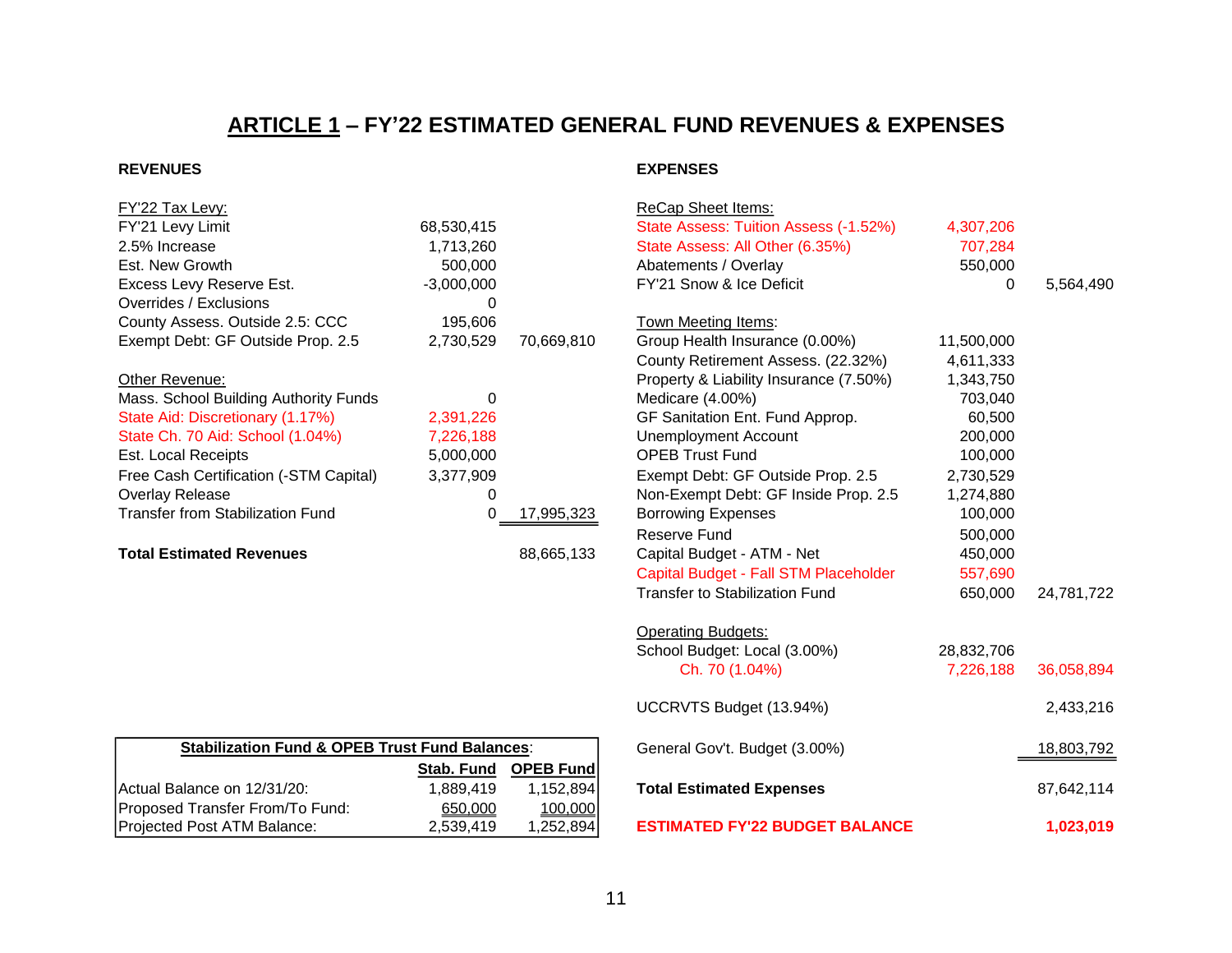#### **A GLOSSARY OF COMMONLY USED TERMS**

**Appropriation** – An authorization granted by a legislative body to make expenditures and to incur obligations for specific purposes. An appropriation is usually limited to a specific amount and identifies the timeframe when it will be expended.

**Assessed Valuation** – A valuation set upon real estate or other property by a government as a basis for levying taxes. Equalized assessed valuation refers to a municipality's assessed valuation, as determined by local assessors, adjusted by the State Department of Revenue to reflect a full and fair market value ("Equalized Valuation").

**Betterment** – An addition made to, or change made in, a fixed asset which is expected to prolong its life or to increase its efficiency. The term is also applied to sidewalks, water lines, and highways and the corresponding tax assessment abutters may authorize for repairs to their properties.

**Bond** – A written promise to pay a specified sum of money, called the face value (par value) or principal amount, at a specified date or dates in the future, called the maturity date(s) together with periodic interest at a specified rate. The difference between a note and a bond is that the latter runs for longer period of time and requires greater legal formality.

**Bond Anticipation Note (BAN)** – Short-term note of a government sold in anticipation of bond issuance. BANs are full faith and credit obligations.

**Bond Ratings** – Designations used by bond rating services to give relative indications of credit quality.

**Budget** – A plan of financial operations embodying an estimate of proposed expenditures for a given period and the proposed means of financing them.

**Budget Message** – Statement summarizing the plans and policies contained in the budget report, including an explanation of the principal budget items and recommendations regarding financial policy for the upcoming year.

**Capital Budget** – A plan for expenditure of public funds for capital purposes.

**Capital Expenditure** – Nonrecurring payments for capital improvements including construction, acquisition, site development and overhead costs. The fees for architects, engineers, lawyers, and other professional services plus the cost of financing may be included.

**Cherry Sheet** – An annual statement received by the Town from the Department of Revenue detailing estimated receipts for the next fiscal year from various state aid accounts, the lottery, and estimated charges payable in setting the tax rate.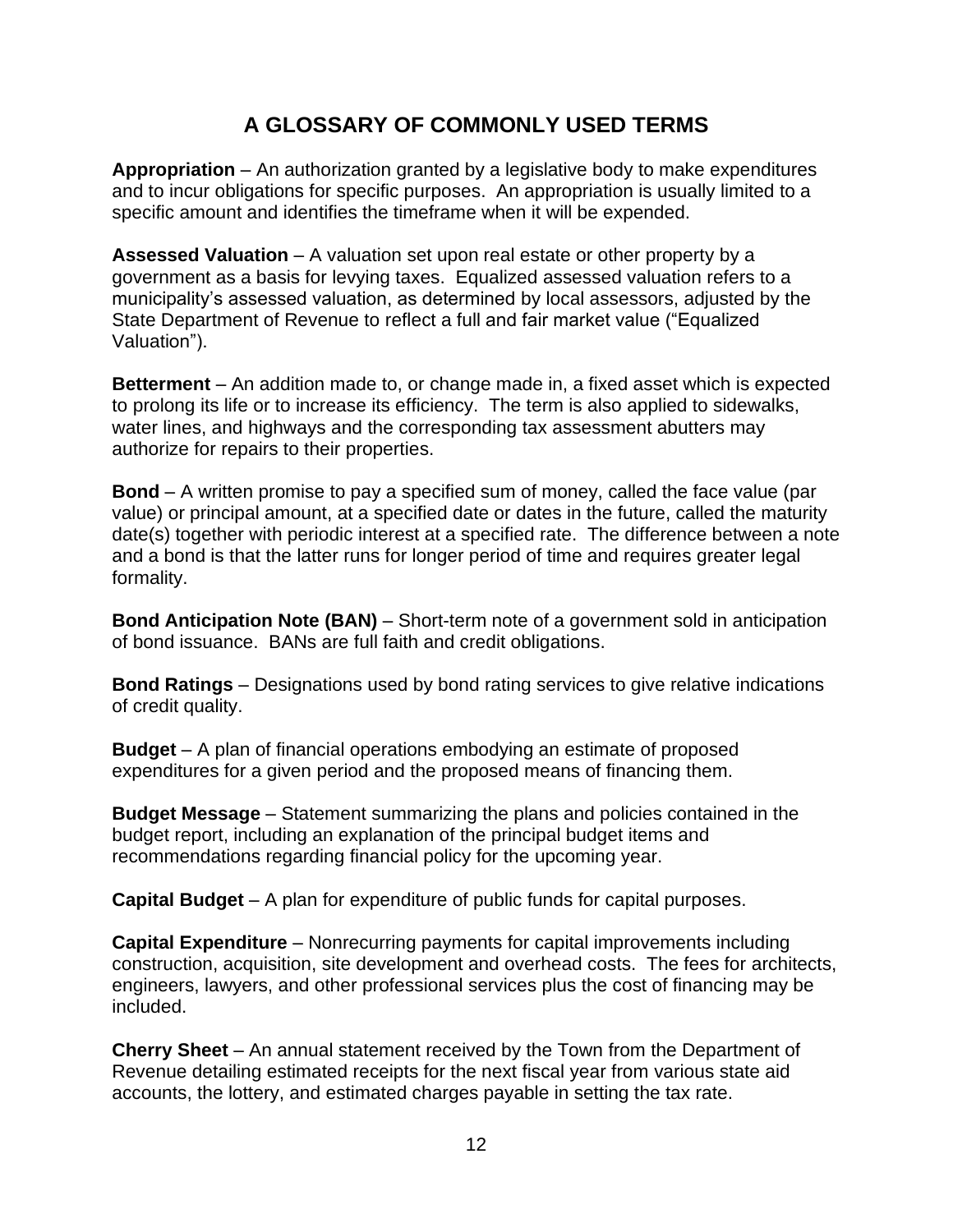Supplemental Cherry Sheets may be issued during the year and there is no guarantee that the estimated receipts and charges shown thereon will not vary from actual receipts and charges. The name was derived from the pink color of the document.

**Debt Service** – The cost (usually stated in annual terms) of the principal retirement and interest of any particular bond issue.

**Enterprise Fund** – Those funds which are established for specific uses under M.G.L. c.44, §53F1/2 that require an annual appropriation to operate (i.e. Sandwich Hollows Golf Club).

**Excess Levy Capacity** – The difference between a community's maximum tax levy limit as established by Proposition 2.5 and its actual tax levy in the most recent year for which the community has set a tax rate. It is the additional tax levy that a community can raise at Town Meeting without going to the voters for an override or debt exclusion.

**Exclusions (Debt Exclusion or Capital Expenditure Exclusion)** – Proposition 2.5 allows communities to raise funds for certain purposes above the amount of their levy limits or levy ceilings. Subject to voter approval, a community can assess taxes in excess of its levy limit for the payment of certain capital projects and for the payment of specified debt service costs. Such an exclusion increases the amount of property tax revenue a community may raise for a limited or temporary period of time in order to fund the specific project. Unlike overrides, exclusions do not increase the community's levy limit and do not become part of the base for calculating future years' levy limits. Capital expenditure exclusions last for one year while debt exclusions last for the bond term.

**Fiscal Year** – The state and municipalities operate on a fiscal year which begins on July 1 and ends on June 30. For example, the FY'17 fiscal year is from July 1, 2016 to June 30, 2017.

**Free Cash (Surplus Revenue)** – Free cash represents the portion of surplus revenue which the municipality is able to appropriate. It is money that the community raised to spend for a particular item but was left over because the full appropriation was not expended. From this surplus the municipality's liabilities are subtracted (i.e. any unpaid back taxes). The remainder, if any, is certified annually by the Department of Revenue as the community's free cash. Amounts from certified free cash may be appropriated at Town Meeting by the community for expenditures or to offset property taxes.

**General Fund** – The fund into which the general (non-earmarked) revenues of the municipality are deposited and from which money is appropriated to pay the general expenses of the municipality.

**Growth Revenue (New Growth)** – The amount of property tax revenue that a community can add to its allowable tax levy from taxes from new construction, alterations, subdivisions, or changes of use. It is computed by applying the prior year's tax rate to the increase in valuation.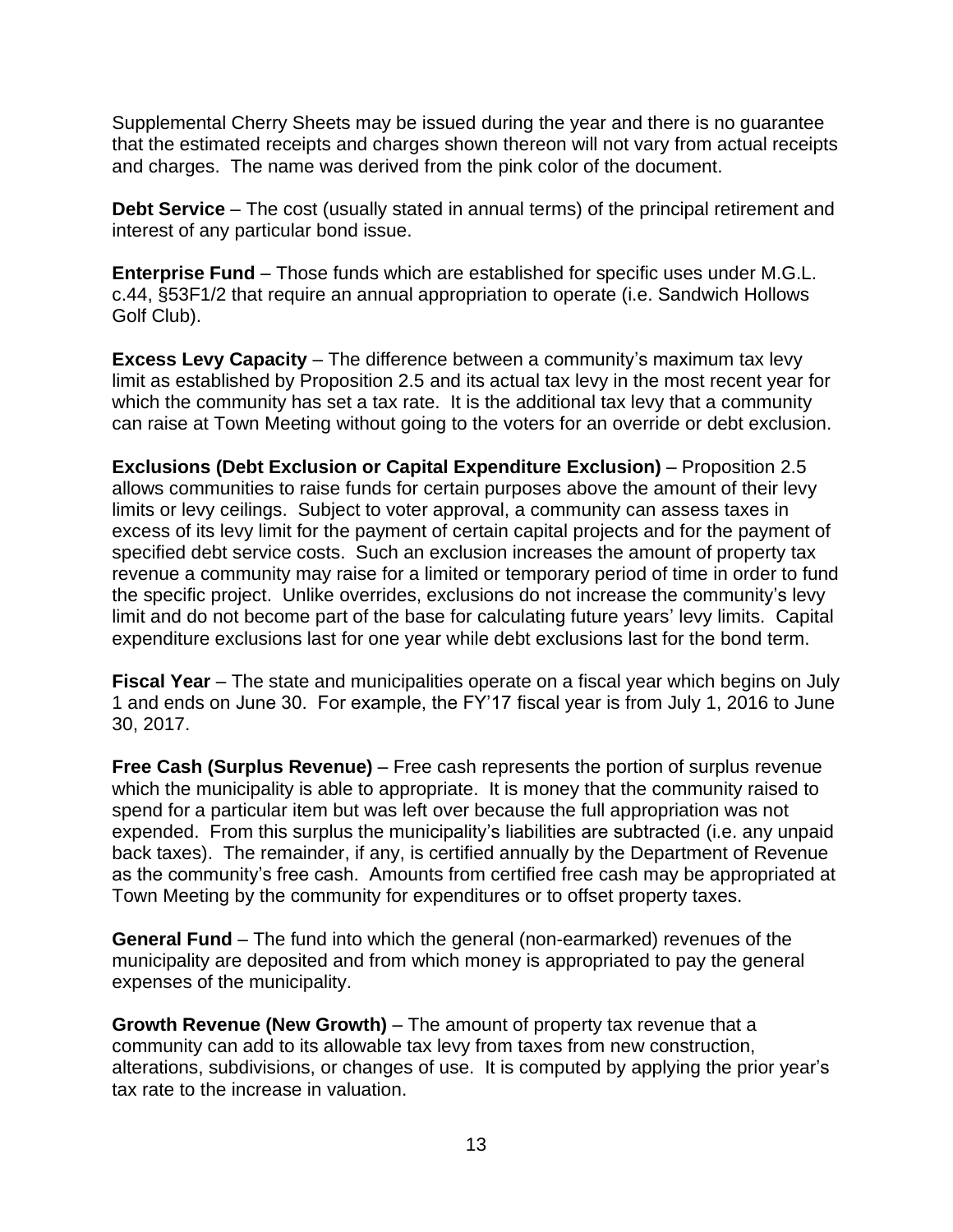**Note** – A short-term loan, typically of a year or less in maturity.

**Overlay** – The amount raised by the assessors in excess of appropriations and other charges for the purpose of creating a fund to cover abatements and state allowed exemptions.

**Overrides** – Proposition 2.5 allows a community to assess taxes in excess of the automatic annual 2.5% increase and any increase due to new growth by passing an override. A community can take this action as long as it is below its levy ceiling (2.5% of full and fair cash value of community). When an override is passed, the levy limit for the year is calculated by including the amount of the override. Unlike exclusions, the override results in a permanent increase in the levy limit of a community, which becomes part of the levy limit base and increases along with the base at the rate of 2.5% each year.

**Proposition 2.5** – M.G.L. c.59, §21C was enacted in 1980 and limits the amount of revenue a city or town may raise from local property taxes each year. This amount is the community's annual levy limit. The law allows the levy limit to increase each year by 2.5% plus any new growth revenue derived from taxes from new construction and alterations. This amount may not exceed the community's levy ceiling. Proposition 2.5 also established two types of voter approved increases in local taxing authority – overrides and exclusions.

**Receipts Reserved for Appropriation Account** – A special revenue account established by Town Meeting where receipts for a specific program or purpose are set aside in the fund. Expenditures from the account must be approved by Town Meeting.

**Reserve Fund** – A fund established by Town Meeting which is under the control of the Finance Committee and from which transfers may be made for extraordinary and unforeseen expenditures. The appropriation cannot be greater than 5% of the tax levy for the prior fiscal year.

**Revolving Funds** – Those funds which may be used without appropriation and which are established for particular uses under M.G.L. such as continuing education programs, school lunch programs, self-supporting recreation and park services, conservation services, etc. (i.e. Sandwich Marina, Sandwich Community School).

**Stabilization Fund** – A special reserve account which is invested until used. Towns may appropriate into this fund in any year an amount no more than 10% of the prior year's tax levy. The outstanding balance in the account cannot exceed 10% of the Town's equalized valuation. Generally, it takes a 2/3 vote of Town Meeting to appropriate money from the Stabilization Fund.

**Surplus Revenue** – See "Free Cash".